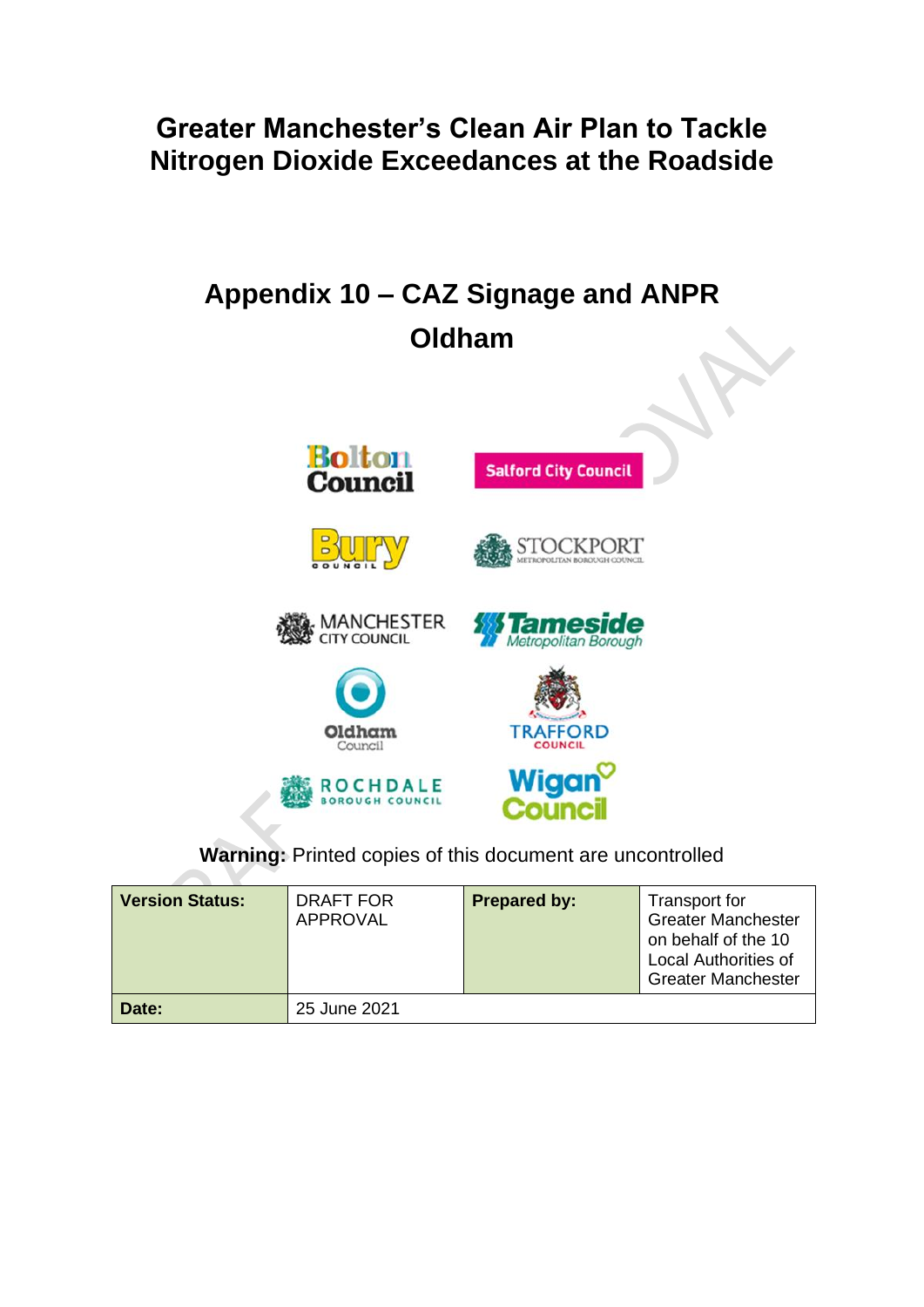#### **1 CAZ Signage and ANPR**

- 1.1 This appendix sets out the proposed locations for all Greater Manchester (GM) Clean Air Zone (CAZ) signage and Automatic Number Plate Recognition (ANPR) Cameras<sup>1</sup> within Oldham Council's administrative area.
- 1.2 Section 177 of the Transport Act 2000 (the **TA 2000**) states that the Secretary of State may, '*direct the charging authority, or any of the charging authorities, in relation to a charging scheme … to place and maintain traffic signs, or cause traffic signs to be placed and maintained, in connection with the scheme*.'
- 1.3 As set out in the Clean Air Zone Framework, a minimum requirement for setting up a CAZ is to "have in place signs along major access routes to clearly delineate the route"<sup>2</sup>. Clear signing at the point of entry into a charging CAZ, as well as signs in advance of entry, are key to provide drivers with adequate information about potential charges applicable to their vehicle and to provide alternative routes for those who wish to divert around it.
- 1.4 In order for the 10 GM local authorities to operate the CAZ, specified signage is therefore required to be installed inside and outside the CAZ boundary, including within the local authority areas of the eight councils that border the GM local authorities.<sup>3</sup>
- 1.5 A clear and consistent sign is critical for those who may be entering a charging CAZ. To ensure consistency, the design of the symbol and traffic sign was commissioned centrally by the Joint Air Quality Unit (JAQU) who worked closely on the development of the signage strategy with the signs team in the Department for Transport (DfT).<sup>4</sup> The proposed signage consists of the following types of sign depending upon the location of the specific sign. Please note the examples below are representative and for the GM Clean Air Zone all signs will have the Letter C signifying a class C Clean Air Zone.
- 1.5.1 Advance Warning of a Clean Air Zone:



<sup>&</sup>lt;sup>1</sup> Automatic Number Plate Recognition (ANPR) cameras are purpose built and mounted on either lamp posts or dedicated poles. They are designed to achieve a specific field of view and are fixed to 'look' at the highway and record the Registration Number of passing vehicles. The cameras are not able to be moved by remote operators.

<sup>&</sup>lt;sup>2</sup> Available here[: https://assets.publishing.service.gov.uk/government/uploads/system/uploads/attachment\\_data/file/863730/clean-air-zone-framework](https://assets.publishing.service.gov.uk/government/uploads/system/uploads/attachment_data/file/863730/clean-air-zone-framework-feb2020.pdf)[feb2020.pdf](https://assets.publishing.service.gov.uk/government/uploads/system/uploads/attachment_data/file/863730/clean-air-zone-framework-feb2020.pdf)

<sup>3</sup> JAQU Guidance, 'Signs And Road Markings For Charging Clean Air Zones'.

<sup>4</sup> Department for Environment Food & Rural Affairs and Department for Transport, 'Clean Air Zone Symbol Guidelines.'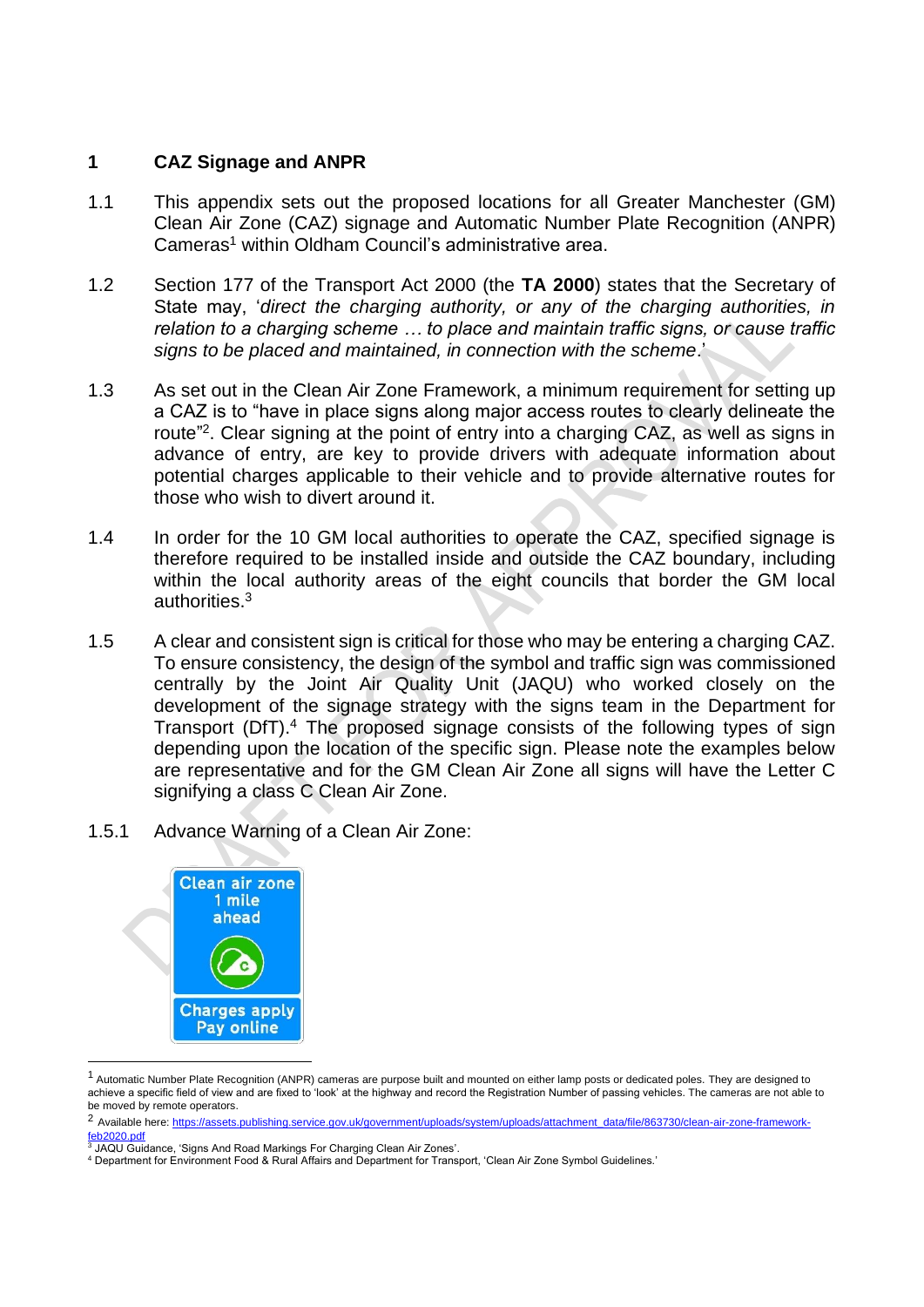1.5.2 Entrance to a Clean Air Zone:



1.5.3 Camera Head and Reminder of being in a Clean Air Zone



1.5.4 End of a Clean Air Zone:

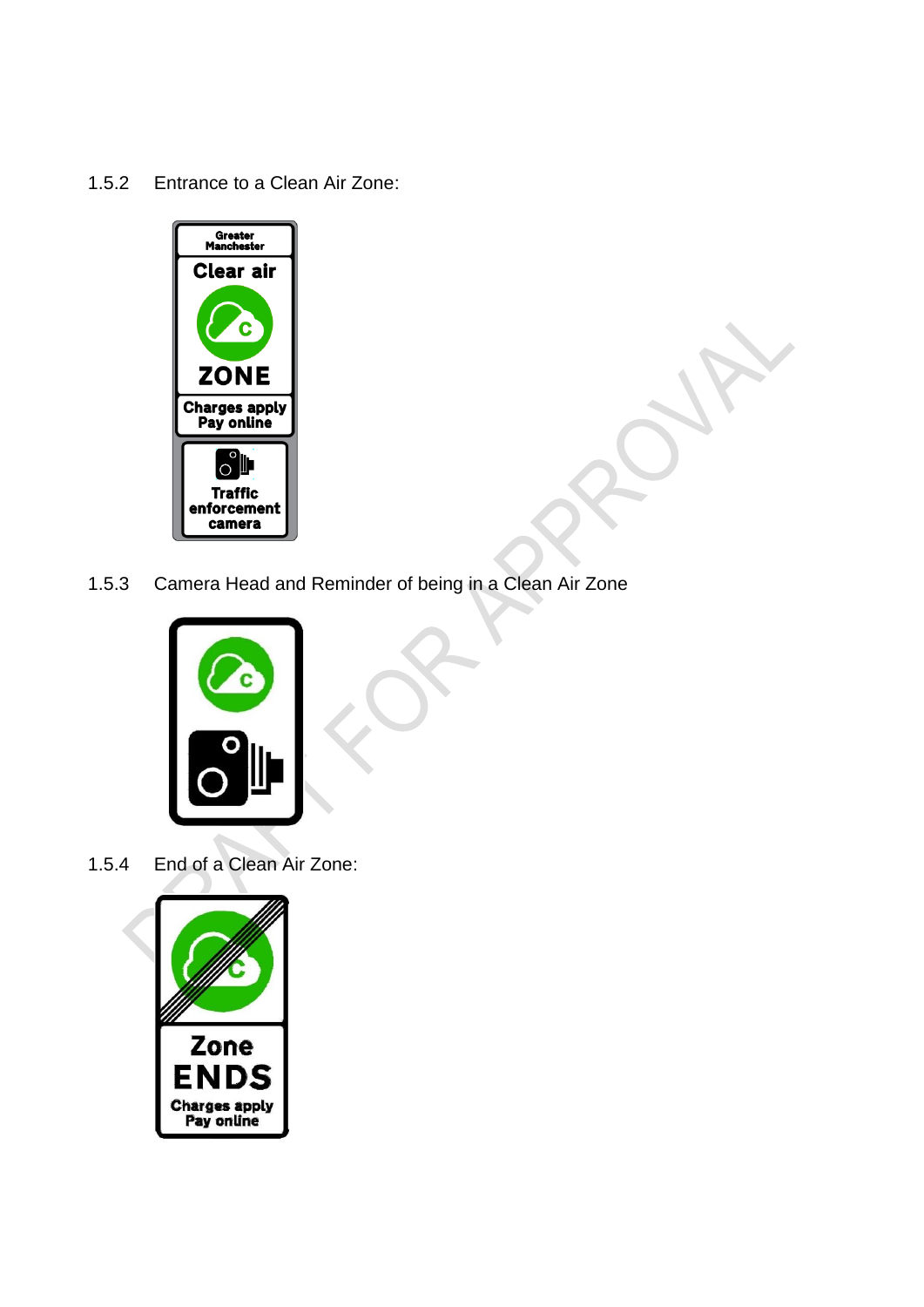1.5.5 Advance Notification of the Introduction of a Clean Air Zone. This sign will be presented as a cover over the actual sign which will be removed in advance of the proposed go Live of the CAZ on 30<sup>th</sup> May 2022:



1.5.6 Clean Air Zone Roundel:



- 1.6 TfGM are undertaking on behalf of the 10 GM local authorities the preparatory procurement and contract arrangements required to deliver the CAZ and other measures. A procurement exercise has been undertaken for entry, exit and advance, repeater and advance direction signage, to cover the manufacture, installation, management and de-commissioning of such signs. TfGM have been working with Local Authority officers to propose the CAZ signage that is required to be sited in each Local Authority.
- 1.7 The following identifies the proposed locations of all CAZ signs and ANPR within Oldham Council.

| <b>Sign ID</b>  | Location drawing  | <b>Sign Structure Ref.</b> | <b>Easting</b> | <b>Northing</b> | Nearest Road   |
|-----------------|-------------------|----------------------------|----------------|-----------------|----------------|
|                 | 60601741-ACM-OLD- | ZBI+END-LATTIX-LOW-        |                |                 |                |
| OLD-001-ENT-001 | DD-DR-TR-001001   | $VE-100x$                  | 398282         | 414106          | Ripponden Road |
|                 | 60601741-ACM-OLD- |                            |                |                 |                |
| OLD-001-REP-001 | DD-DR-TR-001301   | REP-VE-75x                 | 397805         | 411978          | Ripponden Road |

## **CAZ Signage**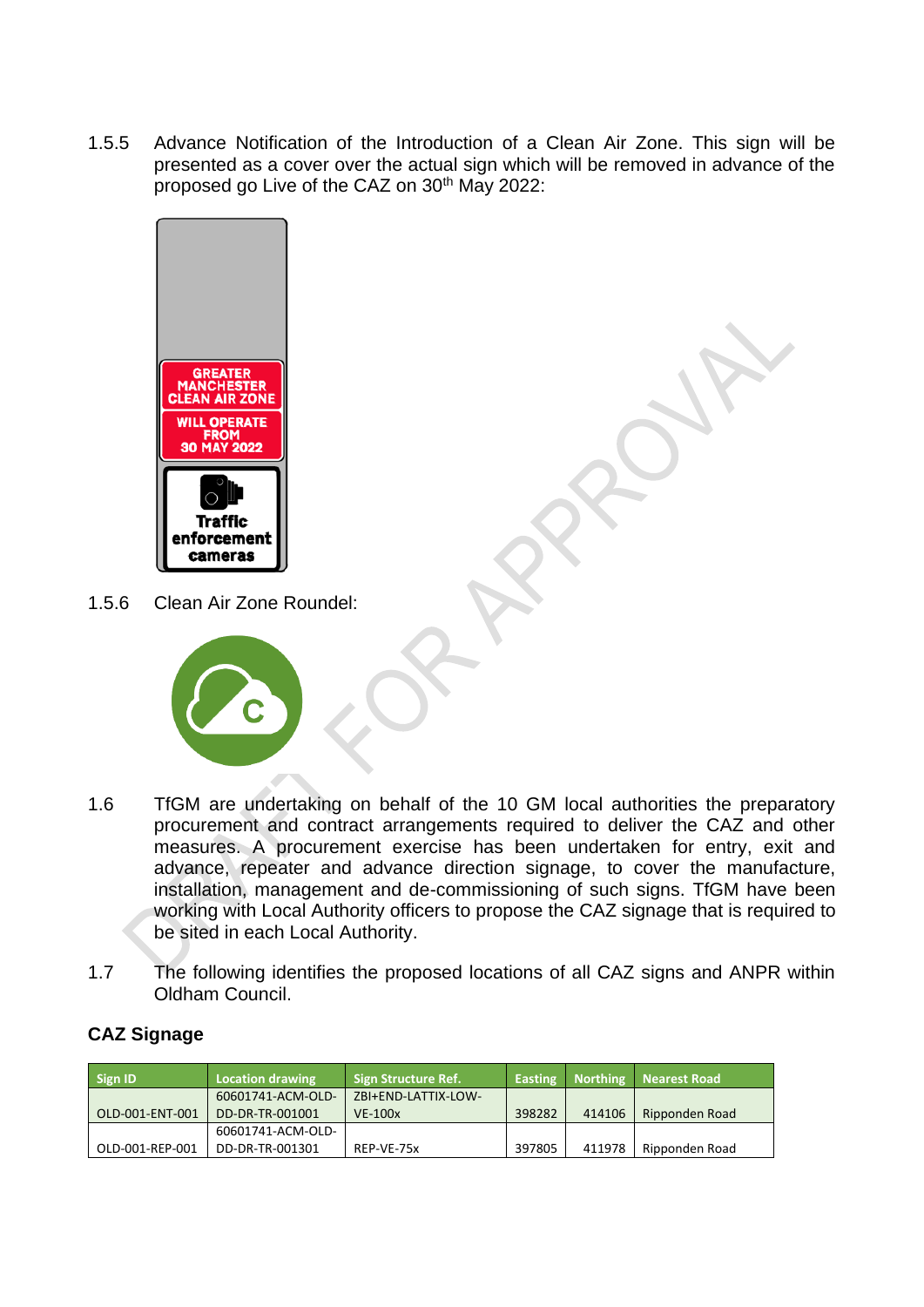| <b>Sign ID</b>  | <b>Location drawing</b>              | <b>Sign Structure Ref.</b> | <b>Easting</b> | <b>Northing</b> | <b>Nearest Road</b>      |
|-----------------|--------------------------------------|----------------------------|----------------|-----------------|--------------------------|
| OLD-001-REP-002 | 60601741-ACM-OLD-<br>DD-DR-TR-001302 | REP-VE-75x                 | 397723         | 411805          | Ripponden Road           |
|                 | 60601741-ACM-OLD-                    | ZBI+END-LATTIX-LOW-        |                |                 |                          |
| OLD-002-ENT-001 | DD-DR-TR-002001                      | <b>VE-100x</b>             | 399827         | 412125          | Huddersfield Road        |
|                 | 60601741-ACM-OLD-                    | ZBI+END-LATTIX-LOW-        |                |                 |                          |
| OLD-003-ENT-001 | DD-DR-TR-003001                      | <b>VE-100x</b>             | 401866         | 409505          | <b>Standedge Cutting</b> |
|                 | 60601741-ACM-OLD-                    | ZBI+END-LATTIX-LOW-        |                |                 |                          |
| OLD-004-ENT-001 | DD-DR-TR-004001                      | <b>VE-100x</b>             | 403764         | 406048          | Holmfirth Road           |
|                 | 60601741-ACM-OLD-                    |                            |                |                 |                          |
| OLD-004-REP-001 | DD-DR-TR-004301                      | REP-OFFSET-RIGHT-50x       | 400615         | 403999          | <b>Holmfirth Road</b>    |
|                 | 60601741-ACM-OLD-                    |                            |                |                 |                          |
| OLD-004-REP-002 | DD-DR-TR-004302                      | REP-50x                    | 400709         | 403987          | <b>Holmfirth Road</b>    |
|                 | 60601741-ACM-OLD-                    |                            |                |                 |                          |
| OLD-005-REP-001 | DD-DR-TR-005301                      | REP-VE-75x                 | 401791         | 409469          | <b>Standedge Cutting</b> |
|                 | 60601741-ACM-OLD-                    |                            |                |                 |                          |
| OLD-005-REP-002 | DD-DR-TR-005302                      | REP-VE-75x                 | 401697         | 409432          | <b>Standedge Cutting</b> |
|                 | 60601741-ACM-OLD-                    |                            |                |                 |                          |
| OLD-111-REP-001 | DD-DR-TR-111301                      | REP-50x                    | 390752         | 407288          | <b>Middleton Road</b>    |
|                 | 60601741-ACM-OLD-                    |                            |                |                 |                          |
| OLD-115-REP-002 | DD-DR-TR-115302                      | REP-50x                    | 392119         | 406679          | Oldham Road              |
|                 | 60601741-ACM-OLD-                    |                            |                |                 |                          |
| OLD-118-REP-001 | DD-DR-TR-118301                      | REP-50x                    | 388471         | 403775          | Greengate                |
|                 | 60601741-ACM-OLD-                    |                            |                |                 |                          |
| OLD-120-REP-002 | DD-DR-TR-120302                      | REP-50x                    | 392125         | 403138          | <b>Hollins Road</b>      |
|                 | 60601741-ACM-OLD-                    |                            |                |                 |                          |
| OLD-124-REP-002 | DD-DR-TR-124302                      | REP-50x                    | 388539         | 400889          | <b>Peel Street</b>       |
|                 | 60601741-ACM-OLD-                    |                            |                |                 |                          |
| OLD-137-REP-002 | DD-DR-TR-137302                      | REP-50x                    | 392958         | 404842          | Waterloo Street          |
|                 | 60601741-ACM-OLD-                    |                            |                |                 |                          |
| OLD-147-REP-002 | DD-DR-TR-147302                      | REP-50x                    | 390075         | 403913          | Whitegate Lane           |
|                 | 60601741-ACM-OLD-                    |                            |                |                 |                          |
| OLD-501-ENT-001 | DD-DR-TR-501001                      | ZBI-60x                    | 389214         | 403566          | <b>Broadgate</b>         |
|                 | 60601741-ACM-OLD-                    |                            |                |                 |                          |
| OLD-501-ENT-002 | DD-DR-TR-501002                      | ZBI-60x                    | 389298         | 403563          | <b>Gateway Crescent</b>  |
|                 | 60601741-ACM-OLD-                    |                            |                |                 |                          |
| OLD-501-ENT-007 | DD-DR-TR-501007                      | ZBI+END-60x                | 389496         | 403272          | Local Road               |
|                 | 60601741-ACM-OLD-                    |                            |                |                 |                          |
| OLD-501-ENT-008 | DD-DR-TR-501008                      | ZBI+END-60x                | 389553         | 403242          | <b>Ryecroft Close</b>    |
|                 | 60601741-ACM-OLD-                    |                            |                |                 |                          |
| OLD-501-ENT-009 | DD-DR-TR-501009                      | RHS-ZBI+END-75x            | 389800         | 402929          | A6104                    |
|                 | 60601741-ACM-OLD-                    |                            |                |                 |                          |
| OLD-501-ENT-010 | DD-DR-TR-501010                      | RHS-ZBI+END-75x            | 389822         | 402934          | A6104                    |
|                 | 60601741-ACM-OLD-                    |                            |                |                 |                          |
| OLD-501-EXT-001 | DD-DR-TR-501101                      | END-75x                    | 389213         | 403586          | <b>Broadgate</b>         |
|                 | 60601741-ACM-OLD-                    |                            |                |                 |                          |
| OLD-501-EXT-002 | DD-DR-TR-501102                      | END-75x                    | 389329         | 403572          | <b>Gateway Crescent</b>  |
|                 | 60601741-ACM-OLD-                    |                            |                |                 |                          |
| OLD-501-EXT-009 | DD-DR-TR-501109                      | END-75x                    | 389541         | 403241          | <b>Ryecroft Close</b>    |
|                 | 60601741-ACM-OLD-                    |                            |                |                 |                          |
| OLD-502-ENT-001 | DD-DR-TR-502001                      | RHS-ZBI-75x                | 390486         | 402574          | <b>Hollinwood Avenue</b> |
|                 | 60601741-ACM-OLD-                    |                            |                |                 |                          |
| OLD-502-ENT-002 | DD-DR-TR-502002                      | RHS-ZBI-75x                | 390496         | 402583          | Hollinwood Avenue        |
|                 | 60601741-ACM-OLD-                    |                            |                |                 |                          |
| OLD-502-ENT-003 | DD-DR-TR-502003                      | ZBI-OFFSET-RIGHT-60x       | 390489         | 402472          | <b>Hollins Road</b>      |
|                 | 60601741-ACM-OLD-                    |                            |                |                 |                          |
| OLD-502-ENT-004 | DD-DR-TR-502004                      | ZBI+END-60x                | 390479         | 402480          | <b>Hollins Road</b>      |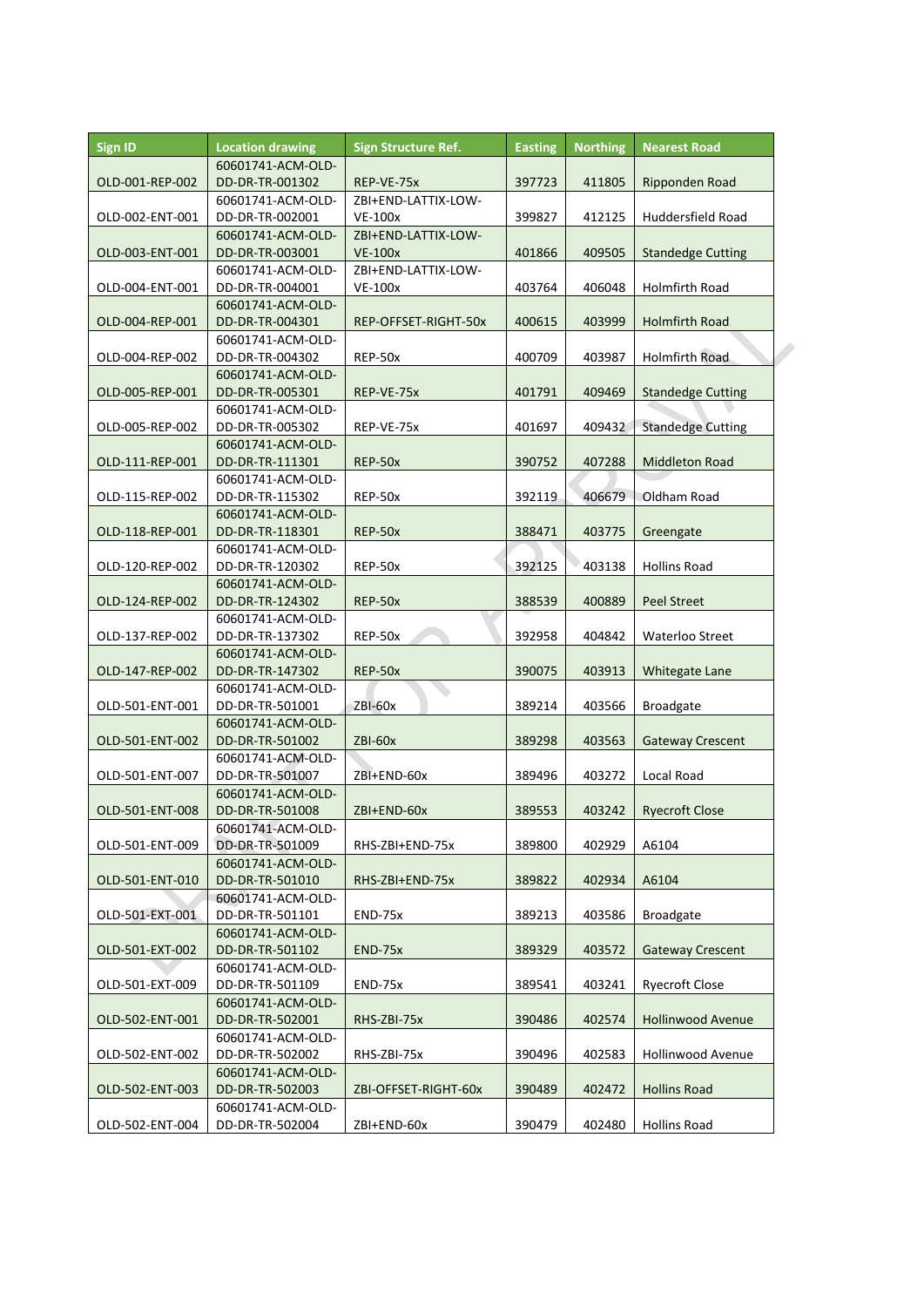| <b>Sign ID</b>  | <b>Location drawing</b>              | Sign Structure Ref.   | <b>Easting</b> | <b>Northing</b> | <b>Nearest Road</b>      |
|-----------------|--------------------------------------|-----------------------|----------------|-----------------|--------------------------|
|                 | 60601741-ACM-OLD-                    |                       |                |                 |                          |
| OLD-502-ENT-005 | DD-DR-TR-502005                      | ZBI-60x               | 390604         | 402686          | Manchester Road          |
|                 | 60601741-ACM-OLD-                    |                       |                |                 |                          |
| OLD-502-ENT-006 | DD-DR-TR-502006                      | ZBI-60x               | 390613         | 402683          | Manchester Road          |
|                 | 60601741-ACM-OLD-                    |                       |                |                 |                          |
| OLD-502-EXT-001 | DD-DR-TR-502101                      | END-75x               | 390456         | 402485          | <b>Hollinwood Avenue</b> |
|                 | 60601741-ACM-OLD-                    |                       |                |                 |                          |
| OLD-502-EXT-003 | DD-DR-TR-502103                      | END-75x               | 390482         | 402619          | <b>Hollinwood Avenue</b> |
|                 | 60601741-ACM-OLD-                    |                       |                |                 |                          |
| OLD-502-EXT-004 | DD-DR-TR-502104                      | END-75x               | 390458         | 402621          | <b>Hollinwood Avenue</b> |
|                 | 60601741-ACM-OLD-                    |                       |                |                 |                          |
| OLD-502-EXT-005 | DD-DR-TR-502105                      | <b>END-75x</b>        | 390656         | 402756          | Manchester Road          |
|                 | 60601741-ACM-OLD-                    |                       |                |                 |                          |
| OLD-502-EXT-006 | DD-DR-TR-502106                      | END-75x               | 390648         | 402758          | Manchester Road          |
| OLD-502-REP-004 | 60601741-ACM-OLD-<br>DD-DR-TR-502304 | REP-50x               | 390433         | 402422          | Manchester Road          |
|                 | 60601741-ACM-OLD-                    |                       |                |                 |                          |
| OLD-502-REP-011 | DD-DR-TR-502311                      | REP-50x               | 390427         | 402646          | <b>Hollinwood Avenue</b> |
|                 | 60601741-ACM-OLD-                    |                       |                |                 |                          |
| OLD-502-REP-012 | DD-DR-TR-502312                      | REP-75x               | 390415         | 402668          | <b>Hollinwood Avenue</b> |
|                 | 60601741-ACM-OLD-                    |                       |                |                 |                          |
| OLD-502-REP-013 | DD-DR-TR-502313                      | REP-50x               | 390672         | 402829          | Manchester Road          |
|                 | 60601741-ACM-OLD-                    |                       |                |                 |                          |
| OLD-503-ENT-004 | DD-DR-TR-503004                      | RHS-ZBI-75x           | 390940         | 406630          | Chadderton Way           |
|                 | 60601741-ACM-OLD-                    |                       |                |                 |                          |
| OLD-503-ENT-005 | DD-DR-TR-503005                      | RHS-ZBI-75x           | 390925         | 406630          | Chadderton Way           |
|                 | 60601741-ACM-OLD-                    |                       |                |                 |                          |
| OLD-503-ENT-006 | DD-DR-TR-503006                      | RHS-ZBI-75x           | 390928         | 406712          | Broadway                 |
|                 | 60601741-ACM-OLD-                    |                       |                |                 |                          |
| OLD-503-ENT-007 | DD-DR-TR-503007                      | RHS-ZBI-75x           | 390932         | 406721          | <b>Broadway</b>          |
|                 | 60601741-ACM-OLD-                    |                       |                |                 |                          |
| OLD-503-ENT-008 | DD-DR-TR-503008                      | ZBI-60x               | 390725         | 406592          | <b>Burnley Lane</b>      |
|                 | 60601741-ACM-OLD-                    |                       |                |                 |                          |
| OLD-503-EXT-004 | DD-DR-TR-503103                      | END-LOW-75x           | 390945         | 406586          | Chadderton Way           |
|                 | 60601741-ACM-OLD-                    |                       |                |                 |                          |
| OLD-503-EXT-005 | DD-DR-TR-503104                      | END-LOW-75x           | 390958         | 406594          | Chadderton Way           |
|                 | 60601741-ACM-OLD-                    |                       |                |                 |                          |
| OLD-503-EXT-006 | DD-DR-TR-503105                      | END-75x               | 390951         | 406680          | Broadway                 |
|                 | 60601741-ACM-OLD-                    |                       |                |                 |                          |
| OLD-503-EXT-007 | DD-DR-TR-503106                      | END-75x               | 390946         | 406694          | Broadway                 |
|                 | 60601741-ACM-OLD-                    |                       |                |                 |                          |
| OLD-503-EXT-008 | DD-DR-TR-503107                      | END-LOW-75x           | 390730         | 406638          | <b>Burnley Lane</b>      |
|                 | 60601741-ACM-OLD-                    |                       |                |                 |                          |
| OLD-503-EXT-009 | DD-DR-TR-503108                      | END-LOW-75x           | 390722         | 406641          | <b>Burnley Lane</b>      |
|                 | 60601741-ACM-OLD-                    |                       |                |                 |                          |
| OLD-504-ENT-002 | DD-DR-TR-504002                      | RHS-ZBI-75x           | 390813         | 406468          | <b>Burnley Lane</b>      |
|                 | 60601741-ACM-OLD-                    | ZBI+END-OFFSET-RIGHT- |                |                 |                          |
| OLD-505-ENT-001 | DD-DR-TR-505001                      | 60x                   | 390689         | 406268          | Parkdale                 |
|                 | 60601741-ACM-OLD-                    |                       |                |                 |                          |
| OLD-506-ENT-001 | DD-DR-TR-506001                      | RHS-ZBI+END-75x       | 390625         | 406102          | Park View                |
|                 | 60601741-ACM-OLD-                    |                       |                |                 |                          |
| OLD-506-EXT-002 | DD-DR-TR-506102                      | END-75x               | 390658         | 406084          | Broadway                 |
|                 | 60601741-ACM-OLD-                    |                       |                |                 |                          |
| OLD-507-ENT-001 | DD-DR-TR-507001                      | ZBI-60x               | 390491         | 405490          | <b>Middleton Road</b>    |
|                 | 60601741-ACM-OLD-                    |                       |                |                 |                          |
| OLD-507-ENT-002 | DD-DR-TR-507002                      | ZBI-60x               | 390385         | 405518          | Middleton Road           |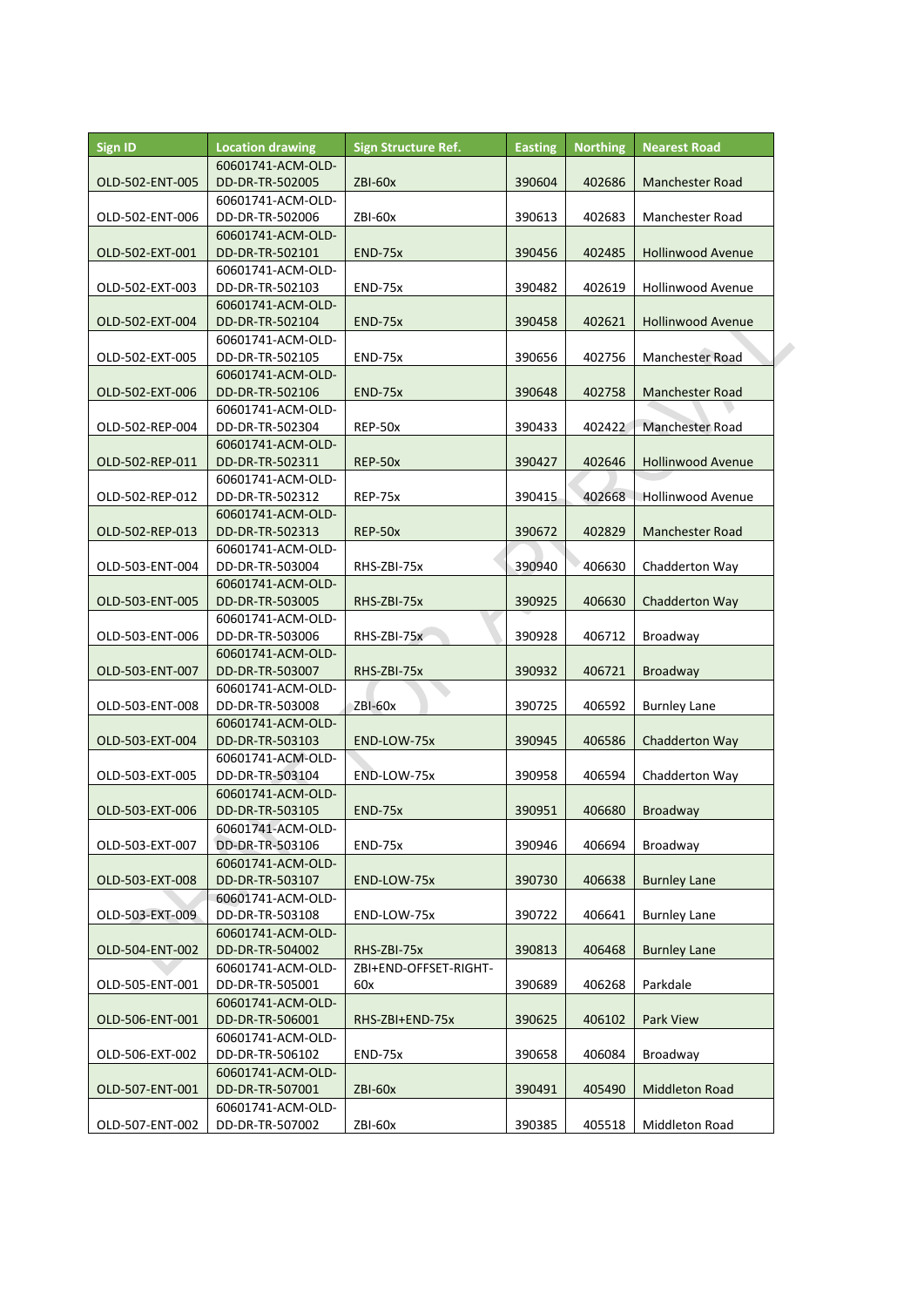| <b>Sign ID</b>  | <b>Location drawing</b> | Sign Structure Ref.  | <b>Easting</b> | <b>Northing</b> | <b>Nearest Road</b>      |  |
|-----------------|-------------------------|----------------------|----------------|-----------------|--------------------------|--|
|                 | 60601741-ACM-OLD-       |                      |                |                 |                          |  |
| OLD-507-EXT-001 | DD-DR-TR-507101         | END-75x              | 390502         | 405473          | <b>Middleton Road</b>    |  |
|                 | 60601741-ACM-OLD-       |                      |                |                 |                          |  |
| OLD-507-EXT-002 | DD-DR-TR-507102         | END-OFFSET-RIGHT-75x | 390391         | 405531          | Middleton Road           |  |
|                 | 60601741-ACM-OLD-       |                      |                |                 |                          |  |
| OLD-508-ENT-001 | DD-DR-TR-508001         | ZBI-OFFSET-RIGHT-60x | 390368         | 405274          | Hunt Lane                |  |
|                 | 60601741-ACM-OLD-       |                      |                |                 |                          |  |
| OLD-508-ENT-002 | DD-DR-TR-508002         | ZBI-OFFSET-60x       | 390256         | 405328          | Hunt Lane                |  |
|                 | 60601741-ACM-OLD-       |                      |                |                 |                          |  |
| OLD-508-EXT-001 | DD-DR-TR-508101         | END-75x              | 390357         | 405268          | Hunt Lane                |  |
|                 | 60601741-ACM-OLD-       |                      |                |                 |                          |  |
| OLD-508-EXT-002 | DD-DR-TR-508102         | <b>END-75x</b>       | 390261         | 405339          | Hunt Lane                |  |
|                 | 60601741-ACM-OLD-       |                      |                |                 |                          |  |
| OLD-509-ENT-001 | DD-DR-TR-509001         | ZBI+END-60x          | 390190         | 405054          | Derwent Drive            |  |
|                 | 60601741-ACM-OLD-       |                      |                |                 |                          |  |
| OLD-510-ENT-001 | DD-DR-TR-510001         | ZBI-OFFSET-50x       | 390185         | 404839          | <b>Fold Green</b>        |  |
|                 | 60601741-ACM-OLD-       |                      |                |                 |                          |  |
| OLD-510-ENT-002 | DD-DR-TR-510002         | ZBI+END-OFFSET-60x   | 390116         | 404833          | <b>Milton Drive</b>      |  |
|                 | 60601741-ACM-OLD-       |                      |                |                 |                          |  |
| OLD-510-EXT-001 | DD-DR-TR-510101         | END-OFFSET-75x       | 390188         | 404826          | Fold Green               |  |
|                 | 60601741-ACM-OLD-       |                      |                |                 |                          |  |
| OLD-511-ENT-001 | DD-DR-TR-511001         | ZBI+END-50x          | 390069         | 404607          | <b>Local Access Road</b> |  |
|                 | 60601741-ACM-OLD-       |                      |                |                 |                          |  |
| OLD-512-ENT-001 | DD-DR-TR-512001         | ZBI+END-60x          | 390026         | 404445          | Thatch Leach             |  |
|                 | 60601741-ACM-OLD-       |                      |                |                 |                          |  |
| OLD-513-ENT-001 | DD-DR-TR-513001         | ZBI+END-60x          | 390006         | 404165          | Eaves Lane               |  |
|                 |                         |                      |                |                 |                          |  |
|                 | 60601741-ACM-OLD-       |                      |                |                 |                          |  |
| OLD-513-ENT-002 | DD-DR-TR-513002         | ZBI-60x              | 389926         | 404235          | Foxdenton Lane           |  |
|                 | 60601741-ACM-OLD-       |                      |                |                 |                          |  |
| OLD-513-EXT-002 | DD-DR-TR-513102         | END-OFFSET-75x       | 389948         | 404229          | <b>Foxdenton Lane</b>    |  |
|                 | 60601741-ACM-OLD-       |                      |                |                 |                          |  |
| OLD-514-ENT-001 | DD-DR-TR-514001         | ZBI-OFFSET-60x       | 390001         | 403923          | Whitegate Lane           |  |
|                 | 60601741-ACM-OLD-       |                      |                |                 |                          |  |
| OLD-514-ENT-002 | DD-DR-TR-514002         | ZBI+END-60x          | 389966         | 403905          | Whitegate Lane           |  |
|                 | 60601741-ACM-OLD-       |                      |                |                 |                          |  |
| OLD-514-ENT-003 | DD-DR-TR-514003         | ZBI+END-OFFSET-60x   | 389887         | 403920          | Jardine Way              |  |
|                 | 60601741-ACM-OLD-       |                      |                |                 |                          |  |
| OLD-514-EXT-001 | DD-DR-TR-514101         | END-OFFSET-75x       | 389968         | 403892          | Whitegate Lane           |  |
|                 | 60601741-ACM-OLD-       |                      |                |                 |                          |  |
| OLD-515-ENT-001 | DD-DR-TR-515001         | ZBI-OFFSET-50x       | 389902         | 403768          | <b>Whitegate Avenue</b>  |  |
|                 | 60601741-ACM-OLD-       |                      |                |                 |                          |  |
| OLD-515-EXT-001 | DD-DR-TR-515101         | END-75x              | 389880         | 403782          | <b>Whitegate Avenue</b>  |  |
|                 | 60601741-ACM-OLD-       |                      |                |                 |                          |  |
| OLD-516-ENT-001 | DD-DR-TR-516001         | ZBI-60x              | 389741         | 403724          | <b>Gorse Street</b>      |  |
|                 | 60601741-ACM-OLD-       |                      |                |                 |                          |  |
| OLD-516-ENT-002 | DD-DR-TR-516002         | ZBI-OFFSET-RIGHT-60x | 389713         | 403684          | <b>Gorse Street</b>      |  |
|                 | 60601741-ACM-OLD-       |                      |                |                 |                          |  |
| OLD-516-EXT-001 | DD-DR-TR-516101         | END-75x              | 389751         | 403739          | Gorse Street             |  |
|                 | 60601741-ACM-OLD-       |                      |                |                 |                          |  |
| OLD-517-ENT-001 | DD-DR-TR-517001         | ZBI-OFFSET-60x       | 389604         | 403482          | Long Lane                |  |
|                 | 60601741-ACM-OLD-       |                      |                |                 |                          |  |
| OLD-517-ENT-002 | DD-DR-TR-517002         | ZBI-60x              | 389543         | 403528          | Local Road               |  |
|                 | 60601741-ACM-OLD-       |                      |                |                 |                          |  |
| OLD-517-EXT-001 | DD-DR-TR-517101         | END-OFFSET-75x       | 389608         | 403450          | Long Lane                |  |
|                 | 60601741-ACM-OLD-       |                      |                |                 |                          |  |
| OLD-517-EXT-002 | DD-DR-TR-517102         | END-OFFSET-75x       | 389564         | 403536          | Local Road               |  |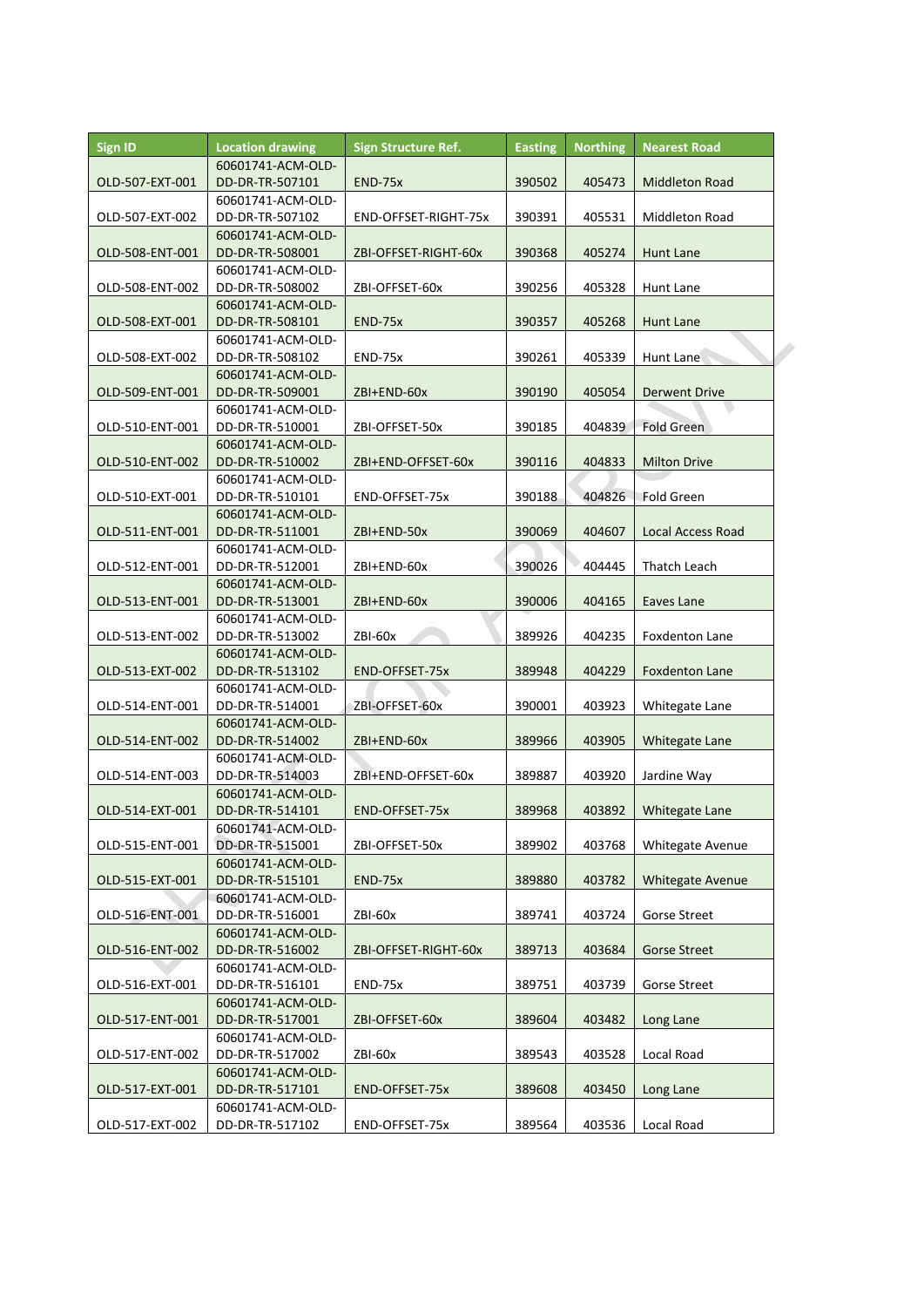| <b>Sign ID</b>      | <b>Location drawing</b>              | <b>Sign Structure Ref.</b> | <b>Easting</b> | <b>Northing</b> | <b>Nearest Road</b>      |
|---------------------|--------------------------------------|----------------------------|----------------|-----------------|--------------------------|
|                     | 60601741-ACM-OLD-                    |                            |                |                 |                          |
| OLD-518-ENT-001     | DD-DR-TR-518001                      | ZBI-50x                    | 389388         | 403336          | <b>Stott Road</b>        |
|                     | 60601741-ACM-OLD-                    |                            |                |                 |                          |
| OLD-518-EXT-001     | DD-DR-TR-518101                      | END-75x                    | 389397         | 403341          | <b>Stott Road</b>        |
| OLD-519-ENT-001     | 60601741-ACM-OLD-<br>DD-DR-TR-519001 | <b>ZBI-60x</b>             | 389321         | 403144          | <b>Butterworth Lane</b>  |
|                     | 60601741-ACM-OLD-                    |                            |                |                 | <b>Restricted Local</b>  |
| OLD-519-ENT-002     | DD-DR-TR-519002                      | ZBI-60x                    | 389269         | 403199          | <b>Access Road</b>       |
|                     | 60601741-ACM-OLD-                    |                            |                |                 |                          |
| OLD-519-EXT-001     | DD-DR-TR-519101                      | <b>END-75x</b>             | 389316         | 403125          | <b>Butterworth Lane</b>  |
|                     | 60601741-ACM-OLD-                    |                            |                |                 |                          |
| OLD-519-EXT-002     | DD-DR-TR-519102<br>60601741-ACM-OLD- | <b>END-75x</b>             | 389254         | 403222          | Mough Lane               |
| OLD-520-ENT-001     | DD-DR-TR-520001                      | ZBI-50x                    | 389166         | 402991          | St George's Square       |
|                     | 60601741-ACM-OLD-                    |                            |                |                 |                          |
| OLD-520-EXT-001     | DD-DR-TR-520101                      | END-75x                    | 389171         | 403002          | St George's Square       |
|                     | 60601741-ACM-OLD-                    | RHS-ZBI-OFFSET-RIGHT-      |                |                 |                          |
| OLD-521-ENT-001     | DD-DR-TR-521001                      | 75x                        | 389187         | 402854          | Hollinwood Avenue        |
|                     | 60601741-ACM-OLD-                    |                            |                |                 |                          |
| OLD-521-ENT-003     | DD-DR-TR-521003<br>60601741-ACM-OLD- | RHS-ZBI-OFFSET-75x         | 389107         | 402870          | <b>Hollinwood Avenue</b> |
| OLD-521-EXT-001     | DD-DR-TR-521101                      | <b>END-75x</b>             | 389185         | 402836          | <b>Hollinwood Avenue</b> |
|                     | 60601741-ACM-OLD-                    |                            |                |                 |                          |
| OLD-521-EXT-003     | DD-DR-TR-521103                      | END-75x                    | 389096         | 402897          | <b>Hollinwood Avenue</b> |
|                     | 60601741-ACM-OLD-                    |                            |                |                 | <b>Secondary Access</b>  |
| OLD-522-ENT-001     | DD-DR-TR-522001                      | ZBI+END-60x                | 389951         | 404071          | Road                     |
| MAN-509-REP-<br>004 |                                      |                            |                |                 | <b>Hollinwood Avenue</b> |
| MAN-509-REP-        | No drawing required                  | REP-LC-50x                 | 388962         | 402939          |                          |
| 006                 | No drawing required                  | REP-LC-50x                 | 388931         | 403020          | <b>Owler Lane</b>        |
| OLD-002-REP-001     | No drawing required                  | REP-LC-50x                 | 397699         | 410445          | Huddersfield Road        |
| OLD-002-REP-002     | No drawing required                  | REP-LC-50x                 | 397771         | 410426          | <b>Huddersfield Road</b> |
| OLD-101-REP-001     | No drawing required                  | REP-LC-50x                 | 394276         | 410411          | Milnrow Road             |
|                     |                                      |                            |                |                 |                          |
| OLD-101-REP-002     | No drawing required                  | REP-LC-50x                 | 394292         | 410550          | <b>Milnrow Road</b>      |
| OLD-102-REP-001     | No drawing required                  | REP-LC-50x                 | 393844         | 409157          | Crompton Way             |
| OLD-102-REP-002     | No drawing required                  | REP-LC-50x                 | 393937         | 409241          | <b>Crompton Way</b>      |
| OLD-103-REP-001     | No drawing required                  | REP-LC-50x                 | 395378         | 407819          | Ripponden Road           |
| OLD-103-REP-002     | No drawing required                  | REP-LC-50x                 | 395422         | 407870          | Ripponden Road           |
| OLD-104-REP-001     | No drawing required                  | REP-LC-50x                 | 397970         | 406656          | Oldham Road              |
| OLD-104-REP-002     | No drawing required                  | REP-LC-50x                 | 397983         | 406567          | Oldham Road              |
| OLD-105-REP-001     | No drawing required                  | REP-LC-50x                 | 399827         | 407007          | Standedge Road           |
| OLD-105-REP-002     | No drawing required                  | REP-LC-50x                 | 399841         | 407076          | Standedge Road           |
| OLD-107-REP-001     | No drawing required                  | REP-LC-50x                 | 398341         | 403637          | Manchester Road          |
| OLD-107-REP-002     | No drawing required                  | REP-LC-50x                 | 398397         | 403650          | Manchester Road          |
| OLD-108-REP-001     | No drawing required                  | REP-LC-50x                 | 395057         | 404539          | <b>High Street</b>       |
| OLD-108-REP-002     | No drawing required                  | REP-LC-50x                 | 395109         | 404577          | <b>High Street</b>       |
| OLD-109-REP-001     | No drawing required                  | REP-LC-50x                 | 393161         | 406617          | Higginshaw Lane          |
| OLD-109-REP-002     | No drawing required                  | REP-LC-50x                 | 393166         | 406729          | Higginshaw Lane          |
| OLD-110-REP-001     | No drawing required                  | REP-LC-50x                 | 393230         | 408234          | Shaw Road                |
|                     |                                      |                            |                |                 |                          |
| OLD-110-REP-002     | No drawing required                  | REP-LC-50x                 | 393305         | 408307          | Shaw Road                |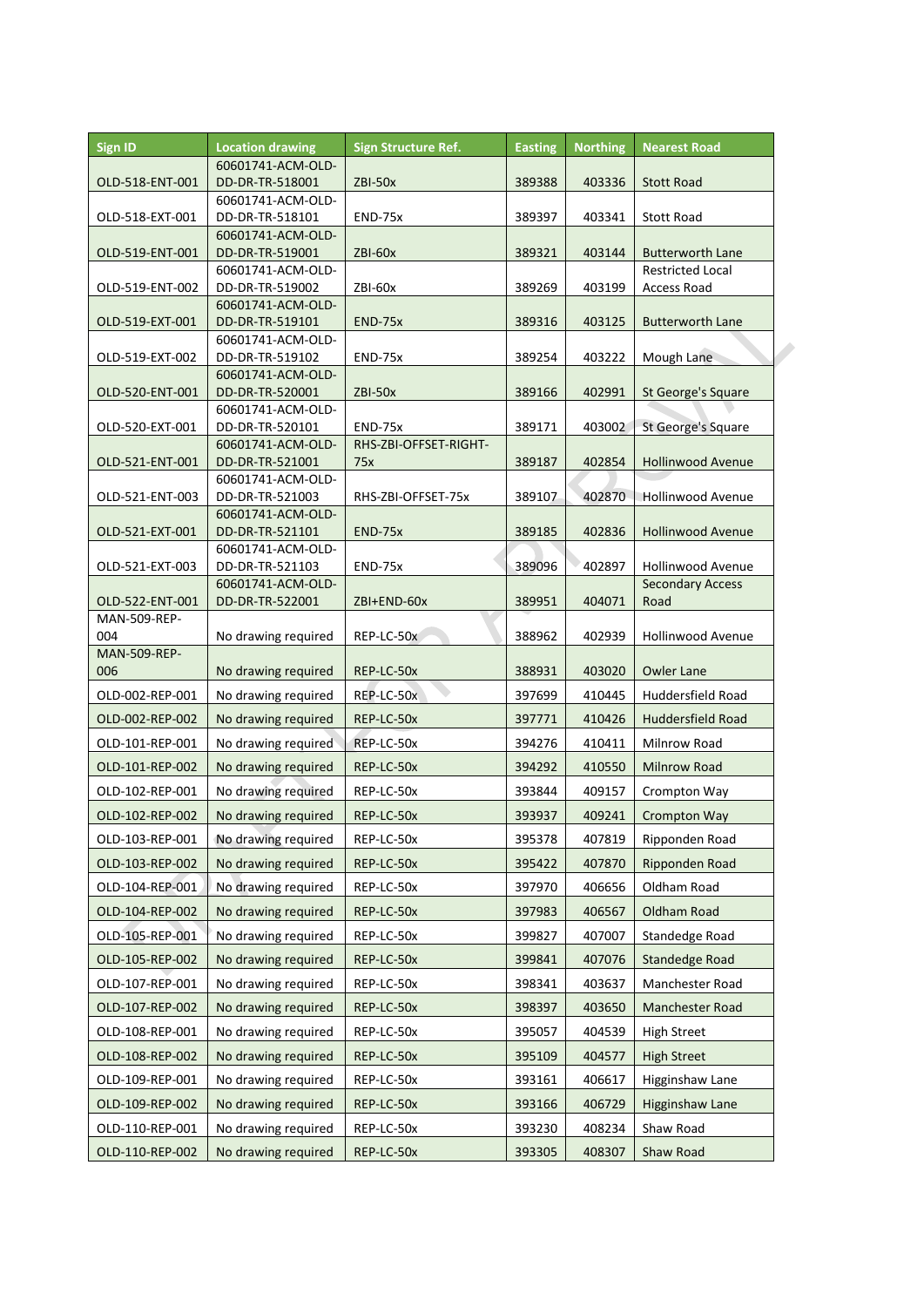| <b>Sign ID</b>  | <b>Location drawing</b> | <b>Sign Structure Ref.</b> | <b>Easting</b> | <b>Northing</b> | <b>Nearest Road</b>      |
|-----------------|-------------------------|----------------------------|----------------|-----------------|--------------------------|
| OLD-111-REP-002 | No drawing required     | REP-LC-50x                 | 390808         | 407326          | Middleton Road           |
| OLD-112-REP-001 | No drawing required     | REP-LC-50x                 | 393154         | 405504          | <b>Egerton Street</b>    |
| OLD-112-REP-002 | No drawing required     | REP-LC-50x                 | 393199         | 405539          | <b>Egerton Street</b>    |
| OLD-113-REP-001 | No drawing required     | REP-LC-50x                 | 391352         | 405171          | <b>Middleton Road</b>    |
| OLD-113-REP-002 | No drawing required     | REP-LC-50x                 | 391445         | 405164          | Middleton Road           |
| OLD-114-REP-001 | No drawing required     | REP-LC-50x                 | 393695         | 405336          | Cheetham Street          |
| OLD-114-REP-002 | No drawing required     | REP-LC-50x                 | 393960         | 405477          | Huddersfield Road        |
| OLD-114-REP-003 | No drawing required     | REP-LC-50x                 | 393804         | 405480          | <b>Barry Street</b>      |
| OLD-114-REP-004 | No drawing required     | REP-LC-50x                 | 393714         | 405424          | St James's Street        |
| OLD-115-REP-001 | No drawing required     | REP-LC-50x                 | 392108         | 406601          | Oldham Road              |
| OLD-117-REP-001 | No drawing required     | REP-LC-50x                 | 390777         | 403964          | <b>Block Lane</b>        |
| OLD-117-REP-002 | No drawing required     | REP-LC-50x                 | 390863         | 404042          | <b>Block Lane</b>        |
| OLD-118-REP-002 | No drawing required     | REP-LC-50x                 | 388510         | 403848          | Greengate                |
| OLD-119-REP-001 | No drawing required     | REP-LC-50x                 | 390460         | 403134          | Drury Lane               |
| OLD-119-REP-002 | No drawing required     | REP-LC-50x                 | 390643         | 403113          | Drury Lane               |
| OLD-120-REP-001 | No drawing required     | REP-LC-50x                 | 392061         | 403038          | <b>Hollins Road</b>      |
| OLD-121-REP-001 | No drawing required     | REP-LC-50x                 | 392059         | 403906          | Chamber Road             |
| OLD-121-REP-002 | No drawing required     | REP-LC-50x                 | 392145         | 403961          | <b>Chamber Road</b>      |
| OLD-121-REP-003 | No drawing required     | REP-LC-50x                 | 392119         | 403830          | <b>Burlington Avenue</b> |
| OLD-123-REP-001 | No drawing required     | REP-LC-50x                 | 394756         | 403352          | Abbey Hills Road         |
| OLD-123-REP-002 | No drawing required     | REP-LC-50x                 | 394983         | 403168          | Abbey Hills Road         |
| OLD-123-REP-003 | No drawing required     | REP-LC-50x                 | 395012         | 403172          | Lees New Road            |
| OLD-124-REP-001 | No drawing required     | REP-LC-50x                 | 388398         | 400838          | Oldham Road              |
| OLD-124-REP-003 | No drawing required     | REP-LC-50x                 | 388430         | 400867          | <b>Morton Street</b>     |
| OLD-124-REP-004 | No drawing required     | REP-LC-50x                 | 388498         | 400858          | Corn Street              |
| OLD-125-REP-001 | No drawing required     | REP-LC-50x                 | 389786         | 401147          | Lord Lane                |
| OLD-125-REP-002 | No drawing required     | REP-LC-50x                 | 389764         | 401202          | Lord Lane                |
| OLD-126-REP-001 | No drawing required     | REP-LC-50x                 | 390966         | 402624          | <b>School Road</b>       |
| OLD-126-REP-002 | No drawing required     | REP-LC-50x                 | 391039         | 402646          | <b>Hollins Road</b>      |
|                 |                         |                            |                |                 | <b>Secondary Access</b>  |
| OLD-126-REP-003 | No drawing required     | REP-LC-50x                 | 391023         | 402610          | Road                     |
| OLD-127-REP-001 | No drawing required     | REP-LC-50x                 | 389603         | 405755          | Middleton Road           |
| OLD-127-REP-003 | No drawing required     | REP-LC-50x                 | 389737         | 405721          | <b>Middleton Road</b>    |
| OLD-128-REP-001 | No drawing required     | REP-LC-50x                 | 396326         | 405515          | Huddersfield Road        |
| OLD-128-REP-002 | No drawing required     | REP-LC-50x                 | 396442         | 405591          | Huddersfield Road        |
| OLD-129-REP-001 | No drawing required     | REP-LC-50x                 | 396489         | 405508          | Lower Turf Lane          |
| OLD-129-REP-002 | No drawing required     | REP-LC-50x                 | 396552         | 405635          | Lower Turf Lane          |
| OLD-130-REP-001 | No drawing required     | REP-LC-50x                 | 391655         | 403935          | <b>Frederick Street</b>  |
| OLD-130-REP-002 | No drawing required     | REP-LC-50x                 | 391605         | 404004          | <b>Frederick Street</b>  |
| OLD-131-REP-001 | No drawing required     | REP-LC-50x                 | 392834         | 402653          | Ashton Road              |
| OLD-131-REP-002 | No drawing required     | REP-LC-50x                 | 392851         | 402534          | Ashton Road              |
| OLD-131-REP-003 | No drawing required     | REP-LC-50x                 | 392884         | 402579          | Ducie Street             |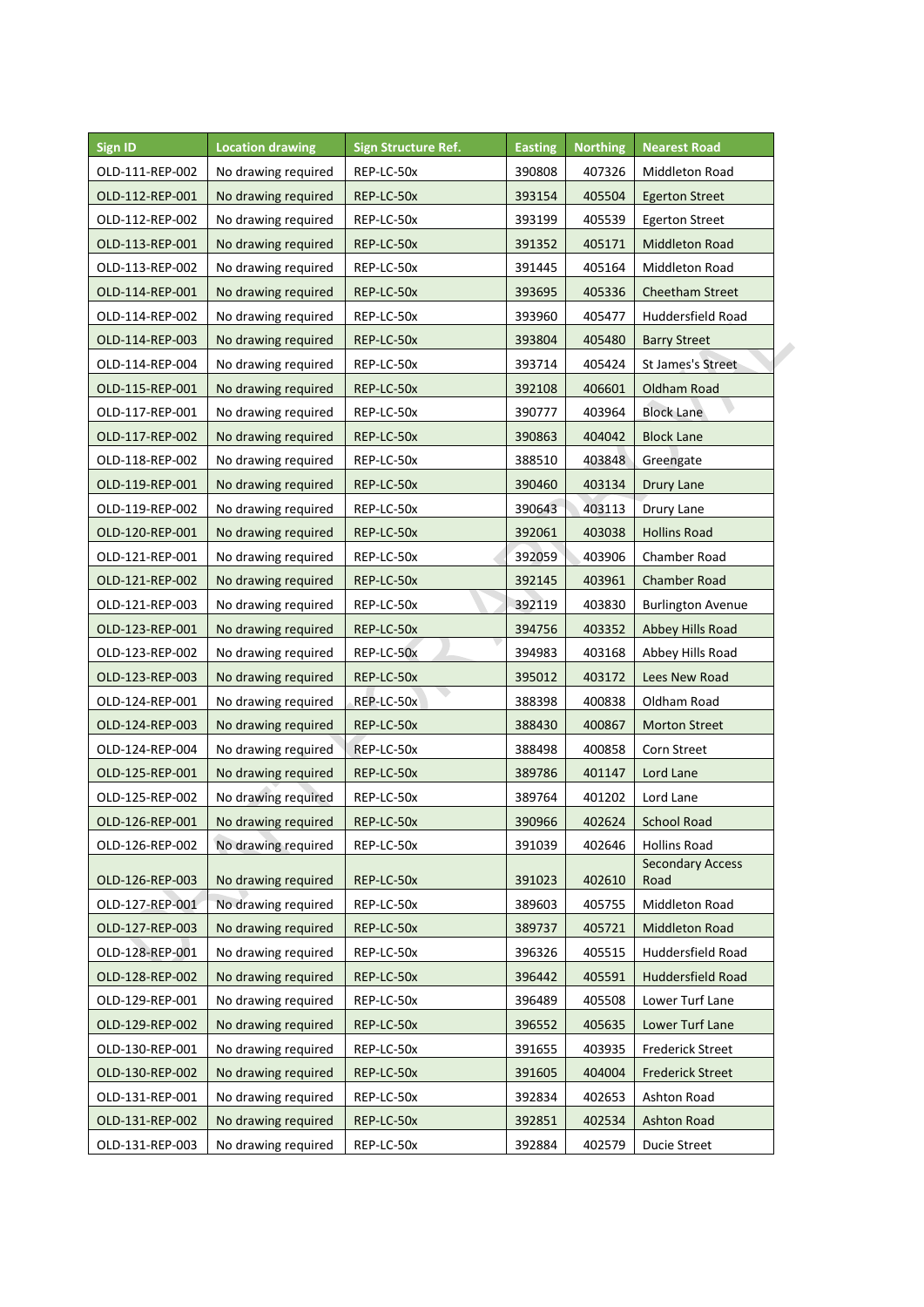| <b>Sign ID</b>  | <b>Location drawing</b> | <b>Sign Structure Ref.</b> | <b>Easting</b> | <b>Northing</b> | <b>Nearest Road</b>     |
|-----------------|-------------------------|----------------------------|----------------|-----------------|-------------------------|
| OLD-132-REP-001 | No drawing required     | REP-LC-50x                 | 392595         | 404506          | Park Road               |
| OLD-132-REP-002 | No drawing required     | REP-LC-50x                 | 392640         | 404473          | Park Road               |
| OLD-133-REP-001 | No drawing required     | REP-LC-50x                 | 392463         | 404074          | <b>Ashton Road</b>      |
| OLD-134-REP-001 | No drawing required     | REP-LC-50x                 | 392469         | 404112          | Ashton Road             |
| OLD-136-REP-001 | No drawing required     | REP-LC-50x                 | 393912         | 405029          | Lees Road               |
| OLD-136-REP-002 | No drawing required     | REP-LC-50x                 | 394013         | 404976          | Lees Road               |
| OLD-136-REP-003 | No drawing required     | REP-LC-50x                 | 394002         | 404974          | <b>Staley Street</b>    |
| OLD-136-REP-004 | No drawing required     | REP-LC-50x                 | 394022         | 405024          | Cow Lane                |
| OLD-137-REP-001 | No drawing required     | REP-LC-50x                 | 392953         | 404887          | <b>Waterloo Street</b>  |
| OLD-137-REP-003 | No drawing required     | REP-LC-50x                 | 392959         | 404881          | <b>Roscoe Street</b>    |
| OLD-138-REP-001 | No drawing required     | REP-LC-50x                 | 392184         | 405269          | Rochdale Road           |
| OLD-138-REP-002 | No drawing required     | REP-LC-50x                 | 392172         | 405399          | Rochdale Road           |
| OLD-138-REP-003 | No drawing required     | REP-LC-50x                 | 392161         | 405301          | <b>Alderson Street</b>  |
| OLD-139-REP-001 | No drawing required     | REP-LC-50x                 | 392042         | 405044          | Middleton Road          |
| OLD-139-REP-002 | No drawing required     | REP-LC-50x                 | 392099         | 405036          | <b>Middleton Road</b>   |
| OLD-140-REP-001 | No drawing required     | REP-LC-50x                 | 391609         | 406854          | Broadway                |
| OLD-140-REP-002 | No drawing required     | REP-LC-50x                 | 391673         | 406883          | Broadway                |
| OLD-141-REP-001 | No drawing required     | REP-LC-50x                 | 391891         | 407915          | Rochdale Road           |
| OLD-141-REP-002 | No drawing required     | REP-LC-50x                 | 391792         | 408140          | <b>Schofield Street</b> |
| OLD-141-REP-003 | No drawing required     | REP-LC-50x                 | 391887         | 408057          | <b>Bleasdale Street</b> |
| OLD-142-REP-001 | No drawing required     | REP-LC-50x                 | 390901         | 402118          | Roman Road              |
| OLD-142-REP-002 | No drawing required     | REP-LC-50x                 | 390793         | 402064          | Roman Road              |
| OLD-147-REP-001 | No drawing required     | REP-LC-50x                 | 390036         | 403928          | Whitegate Lane          |
| OLD-148-REP-001 | No drawing required     | REP-LC-50x                 | 389919         | 404242          | Foxdenton Lane          |
| OLD-148-REP-002 | No drawing required     | REP-LC-50x                 | 389849         | 404334          | <b>Foxdenton Lane</b>   |
| OLD-149-REP-001 | No drawing required     | REP-LC-50x                 | 390094         | 404087          | Eaves Lane              |
| OLD-149-REP-002 | No drawing required     | REP-LC-50x                 | 390151         | 403988          | Eaves Lane              |
| OLD-150-REP-001 | No drawing required     | REP-LC-50x                 | 390145         | 405379          | Hunt Lane               |
| OLD-150-REP-002 | No drawing required     | REP-LC-50x                 | 390241         | 405336          | Hunt Lane               |
| OLD-151-REP-001 | No drawing required     | REP-LC-50x                 | 390360         | 405281          | Hunt Lane               |
| OLD-151-REP-002 | No drawing required     | REP-LC-50x                 | 390427         | 405236          | Hunt Lane               |
| OLD-501-REP-001 | No drawing required     | REP-LC-50x                 | 389178         | 403612          | <b>Broadgate</b>        |
| OLD-501-REP-002 | No drawing required     | REP-LC-50x                 | 389367         | 403611          | <b>Gateway Crescent</b> |
| OLD-501-REP-006 | No drawing required     | REP-LC-50x                 | 389898         | 403693          | Whitegate Avenue        |
| OLD-501-REP-009 | No drawing required     | REP-LC-50x                 | 389702         | 403335          | Long Lane               |
| OLD-501-REP-017 | No drawing required     | REP-LC-50x                 | 389397         | 402972          | <b>Butterworth Lane</b> |
| OLD-501-REP-020 | No drawing required     | REP-LC-50x                 | 389211         | 403189          | St George's Square      |
| OLD-501-REP-021 | No drawing required     | REP-LC-50x                 | 389166         | 403271          | Mough Lane              |
| OLD-502-REP-003 | No drawing required     | REP-LC-50x                 | 390448         | 402422          | Manchester Road         |
| OLD-502-REP-007 | No drawing required     | REP-LC-50x                 | 390623         | 402319          | Albert Street           |
| OLD-502-REP-008 | No drawing required     | REP-LC-50x                 | 390602         | 402369          | <b>Albert Street</b>    |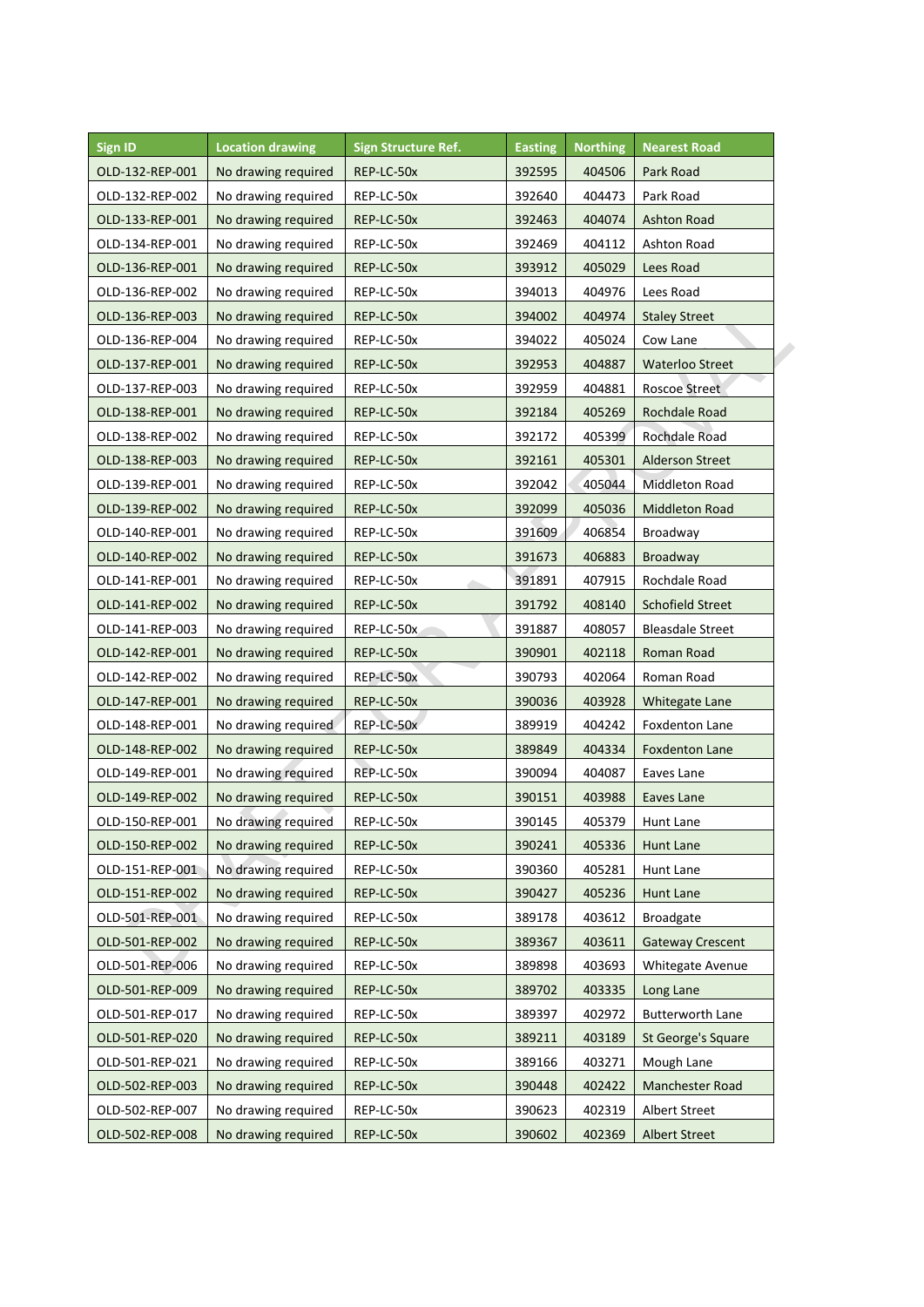| <b>Sign ID</b>  | <b>Location drawing</b> | <b>Sign Structure Ref.</b> | <b>Easting</b> | <b>Northing</b> | <b>Nearest Road</b>      |
|-----------------|-------------------------|----------------------------|----------------|-----------------|--------------------------|
| OLD-502-REP-009 | No drawing required     | REP-LC-50x                 | 390348         | 402344          | Wickentree Lane          |
| OLD-502-REP-010 | No drawing required     | REP-LC-50x                 | 390344         | 402321          | Oldham Road              |
| OLD-502-REP-014 | No drawing required     | REP-LC-50x                 | 390682         | 402824          | Manchester Road          |
| OLD-503-REP-001 | No drawing required     | REP-LC-50x                 | 391078         | 406472          | Chadderton Way           |
| OLD-503-REP-003 | No drawing required     | REP-LC-50x                 | 391110         | 406675          | Broadway                 |
| OLD-503-REP-004 | No drawing required     | REP-LC-50x                 | 390638         | 406544          | <b>Burnley Lane</b>      |
| OLD-507-REP-002 | No drawing required     | REP-LC-50x                 | 390541         | 405472          | Middleton Road           |
| OLD-507-REP-003 | No drawing required     | REP-LC-50x                 | 390535         | 405447          | <b>Dalton Street</b>     |
| OLD-507-REP-004 | No drawing required     | REP-LC-50x                 | 390213         | 405594          | <b>Middleton Road</b>    |
| OLD-507-REP-005 | No drawing required     | REP-LC-50x                 | 390624         | 405427          | <b>Middleton Road</b>    |
| OLD-507-REP-006 | No drawing required     | REP-LC-50x                 | 390638         | 405444          | <b>Burnley Street</b>    |
| OLD-513-REP-001 | No drawing required     | REP-LC-50x                 | 390028         | 404175          | <b>Denton Lane</b>       |
| OLD-513-REP-002 | No drawing required     | REP-LC-50x                 | 390100         | 404209          | Denton Lane              |
| OLD-521-REP-001 | No drawing required     | REP-LC-50x                 | 389419         | 402783          | <b>Hollinwood Avenue</b> |

## **Automatic Number Plate Recognition (ANPR) Cameras**

1.8 In order to enforce the boundary, Automatic Number Plate Recognition (ANPR) Cameras are required. TfGM have been working with Local Authority officers to propose the ANPR cameras that need to be sited in each GM authority administrative area. It is proposed to locate ANPR cameras at the following locations:

|                       |                        |           |              | <b>Lighting</b><br>column |                                |
|-----------------------|------------------------|-----------|--------------|---------------------------|--------------------------------|
| <b>Site reference</b> | <b>Road name</b>       | Latitude  | Longitude    | reference                 | <b>Proposed infrastructure</b> |
| OLD-001-CAM-001       | A672 Ripponden Road    | 53.60355  | $-2.0353542$ | 12                        | Replacement structure          |
| OLD-002-CAM-001       | A640 Huddersfield Road | 53.590508 | $-2.0357511$ | 11                        | Replacement structure          |
| OLD-004-CAM-001       | A635 Holmfirth Road    | 53.532619 | $-1.991845$  | 10                        | Replacement structure          |
| OLD-005-CAM-001       | A62 Standedge Cutting  | 53.581621 | $-1.9753723$ | N/A                       | New structure                  |
| OLD-101-CAM-001       | A663 Milnrow Road      | 53.591173 | $-2.0876915$ | 54                        | Replacement structure          |
| OLD-102-CAM-001       | A663 Crompton Way      | 53.579331 | $-2.0936478$ | 36                        | Replacement structure          |
| OLD-103-CAM-001       | A672 Ripponden Road    | 53.567167 | $-2.0708063$ | 97                        | Replacement structure          |
| OLD-104-CAM-001       | A62 Oldham Road        | 53.556263 | $-2.0320389$ | 36                        | Replacement structure          |
| OLD-105-CAM-001       | <b>Standedge Road</b>  | 53.560151 | $-2.003917$  | 6                         | Replacement structure          |
| OLD-107-CAM-001       | A635 Manchester Road   | 53.529453 | $-2.0260446$ | 60                        | Replacement structure          |
| OLD-108-CAM-001       | A669 High Street       | 53.537692 | $-2.0757663$ | $\overline{a}$            | Replacement structure          |
| OLD-109-CAM-001       | Higginshaw Lane        | 53.55677  | $-2.1046778$ | 6                         | Replacement structure          |
| OLD-110-CAM-001       | <b>Shaw Road</b>       | 53.57091  | $-2.1032934$ | 49                        | Replacement structure          |
| OLD-111-CAM-001       | B6195 Middleton Road   | 53.562324 | $-2.1407438$ | 43                        | Replacement structure          |
| OLD-112-CAM-001       | <b>Egerton Street</b>  | 53.546281 | $-2.1044557$ | 18                        | Replacement structure          |
| OLD-113-CAM-001       | A669 Middleton Road    | 53.543054 | $-2.1314595$ | 26                        | Replacement structure          |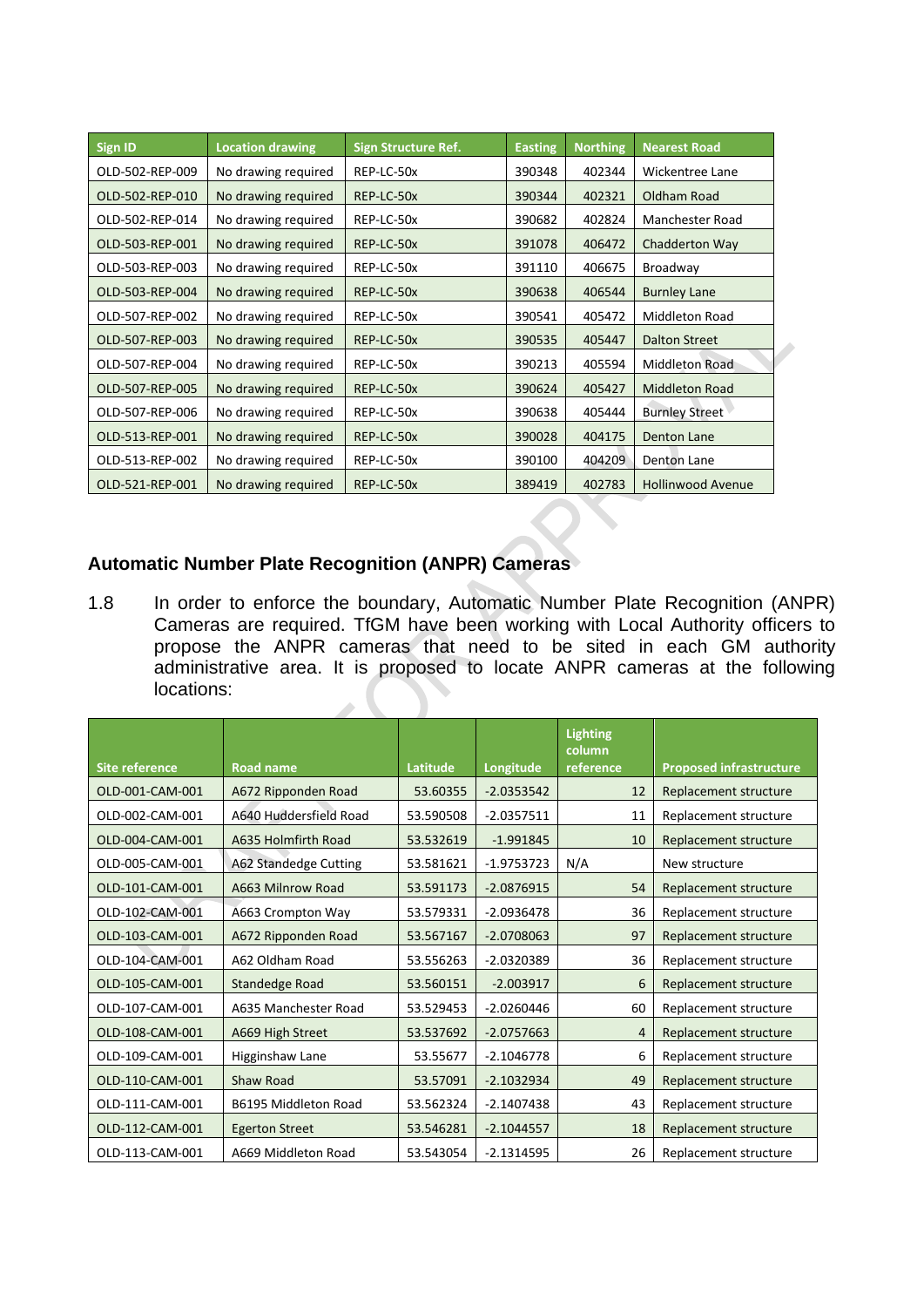|                       |                          |           |              | <b>Lighting</b><br>column |                                |
|-----------------------|--------------------------|-----------|--------------|---------------------------|--------------------------------|
| <b>Site reference</b> | <b>Road name</b>         | Latitude  | Longitude    | reference                 | <b>Proposed infrastructure</b> |
| OLD-114-CAM-001       | <b>Huddersfield Road</b> | 53.545021 | $-2.0956393$ | 11                        | Replacement structure          |
| OLD-114-CAM-002       | <b>Huddersfield Road</b> | 53.545238 | $-2.0943269$ | 18                        | Replacement structure          |
| OLD-115-CAM-001       | Oldham Road              | 53.556521 | $-2.1206026$ | 48                        | Replacement structure          |
| OLD-116-CAM-001       | A627 Oldham Way          | 53.544751 | $-2.124538$  | No ID                     | Replacement structure          |
| OLD-117-CAM-001       | B6190 Block Lane         | 53.532456 | $-2.1402976$ | 28                        | Replacement structure          |
| OLD-118-CAM-001       | Greengate                | 53.530855 | $-2.1749149$ | 68                        | Replacement structure          |
| OLD-118-CAM-002       | Greengate                | 53.530694 | $-2.175314$  | 69                        | Replacement structure          |
| OLD-119-CAM-001       | B6189 Drury Lane         | 53.524497 | $-2.1435294$ | 12                        | Replacement structure          |
| OLD-120-CAM-001       | <b>Hollins Road</b>      | 53.524531 | $-2.1207529$ | 31                        | Replacement structure          |
| OLD-121-CAM-001       | Chamber Road             | 53.531839 | $-2.1208039$ | 13                        | Replacement structure          |
| OLD-122-CAM-001       | A62 Manchester Road      | 53.533814 | $-2.1320343$ | 13                        | Replacement structure          |
| OLD-123-CAM-001       | B6194 Abbey Hills Road   | 53.52543  | $-2.0774338$ | 59                        | Replacement structure          |
| OLD-124-CAM-001       | A62 Oldham Road          | 53.504636 | $-2.1745806$ | 5                         | Replacement structure          |
| OLD-125-CAM-001       | Lord Lane                | 53.507143 | $-2.1556534$ | 7                         | Replacement structure          |
| OLD-126-CAM-001       | A6104 Hollins Road       | 53.520334 | $-2.1369846$ | 85                        | Replacement structure          |
| OLD-127-CAM-001       | A669 Middleton Road      | 53.548155 | $-2.1571624$ | 24                        | Replacement structure          |
| OLD-128-CAM-001       | A62- Huddersfield Road   | 53.546511 | $-2.0560271$ | 134                       | Replacement structure          |
| OLD-129-CAM-001       | Lower Turf Lane          | 53.546566 | $-2.0541106$ | 4                         | Replacement structure          |
| OLD-130-CAM-001       | <b>Frederick Street</b>  | 53.532299 | $-2.127745$  | 36                        | Replacement structure          |
| OLD-131-CAM-001       | A627 Ashton Road         | 53.519967 | $-2.109383$  | 87                        | Replacement structure          |
| OLD-132-CAM-001       | Park Road                | 53.536961 | $-2.1128972$ | 6                         | Replacement structure          |
| OLD-133-CAM-001       | A627 Ashton Road         | 53.533615 | $-2.1153625$ | 22                        | Replacement structure          |
| OLD-134-CAM-001       | A627 Ashton Road         | 53.532556 | $-2.114583$  | 29                        | Replacement structure          |
| OLD-136-CAM-001       | A669 Lees Road           | 53.541554 | $-2.0923268$ | 31                        | Replacement structure          |
| OLD-137-CAM-001       | <b>Waterloo Street</b>   | 53.540265 | $-2.1077907$ | 8                         | <b>Existing LC</b>             |
| OLD-138-CAM-001       | A671 Rochdale Road       | 53.544801 | $-2.119694$  | 19                        | Replacement structure          |
| OLD-139-CAM-001       | A669 Middleton Road      | 53.541968 | $-2.1211648$ | 6                         | Replacement structure          |
| OLD-140-CAM-001       | A663 Broadway            | 53.558321 | -2.1275669   | 33                        | Replacement structure          |
| OLD-141-CAM-001       | A671 Rochdale Road       | 53.568077 | $-2.1241537$ | 16                        | Replacement structure          |
| OLD-142-CAM-001       | Roman Road               | 53.515478 | $-2.1392159$ | 31                        | Replacement structure          |
| OLD-147-CAM-001       | Whitegate Lane           | 53.531786 | $-2.1513537$ | 3                         | Replacement structure          |
| OLD-148-CAM-001       | B6189 Foxdenton Lane     | 53.53536  | $-2.1541426$ | 36                        | Replacement structure          |
| OLD-149-CAM-001       | Eaves Lane               | 53.53309  | $-2.1507398$ | 6                         | Replacement structure          |
| OLD-150-CAM-001       | Hunt Lane                | 53.544848 | $-2.1497253$ | 16                        | Replacement structure          |
| OLD-151-CAM-001       | Hunt Lane                | 53.543837 | $-2.1463112$ | 25                        | Replacement structure          |
| OLD-501-CAM-001       | <b>Broadgate</b>         | 53.528803 | $-2.164226$  | 13                        | Replacement structure          |
| OLD-501-CAM-002       | <b>Gateway Crescent</b>  | 53.528931 | $-2.1622955$ | 2                         | Replacement structure          |
| OLD-501-CAM-003       | <b>Butterworth Lane</b>  | 53.523943 | $-2.1619597$ | 7                         | Replacement structure          |
| OLD-501-CAM-013       | Long Lane                | 53.527059 | $-2.1575819$ | 7                         | Replacement structure          |
| OLD-501-CAM-019       | <b>Hollinwood Avenue</b> | 53.52223  | $-2.1527374$ | N/A                       | New structure                  |